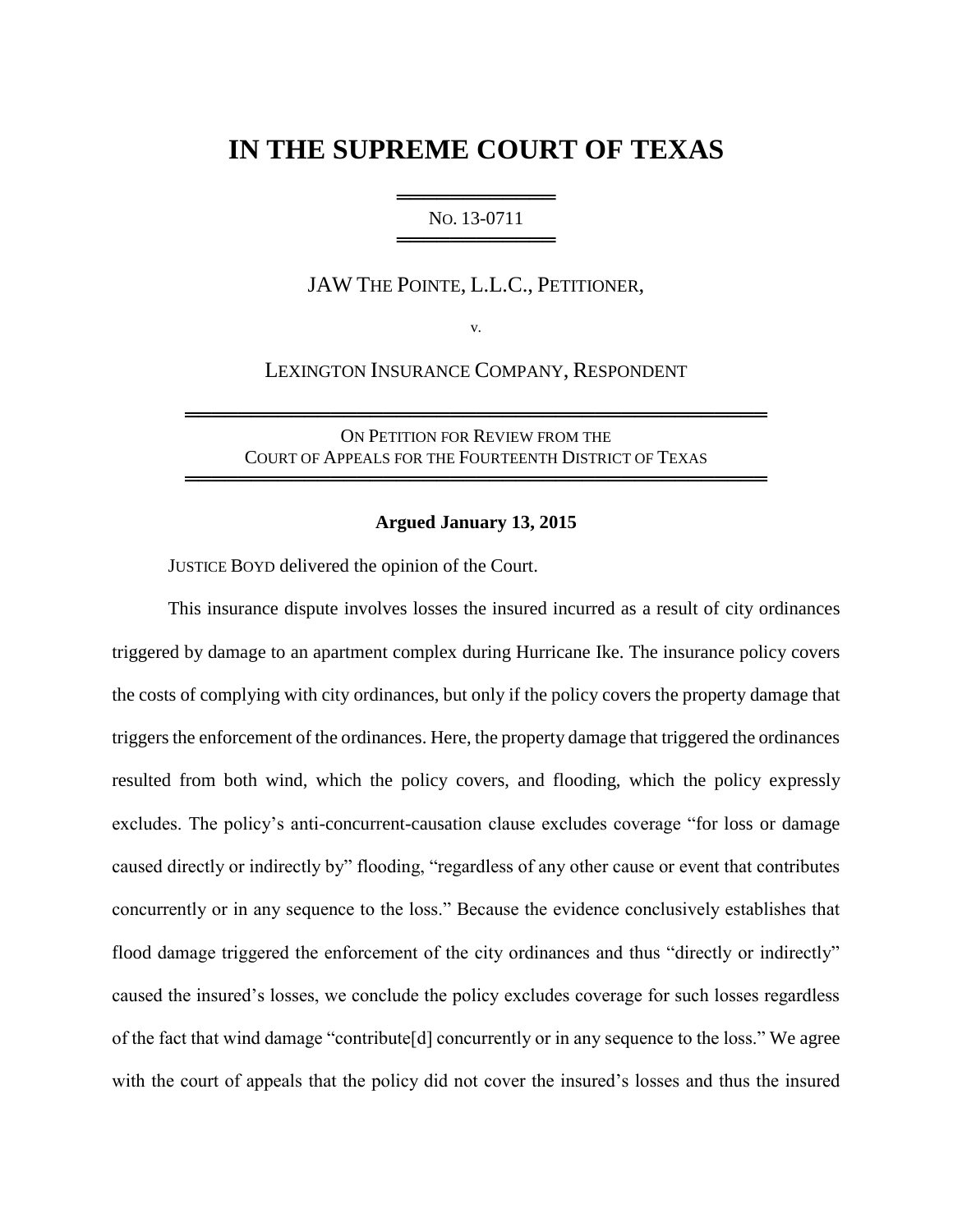cannot recover for the insurer's bad faith failure to effectuate a prompt and fair settlement of the claim. We affirm.

# **I. Background**

In July 2007, JAW The Pointe, L.L.C. purchased an apartment complex in Galveston, Texas for approximately \$5.7 million. Fourteen months later, Hurricane Ike struck the Island and caused substantial damage to The Pointe apartments. JAW had obtained insurance to cover the property through Nations Asset Management L.P., which managed the insurance needs of 300 otherwise unrelated apartment complexes worth a total of approximately \$2.5 billion. Nations purchased several policies providing multiple layers of coverage for all of the complexes collectively, with a total limit of \$100 million per occurrence. Lexington Insurance Company provided the primary coverage layer, limited to \$25 million per occurrence. Hurricane Ike damaged about 135 other complexes also covered by Lexington's policy.

Shortly after the hurricane struck, JAW submitted a sworn proof of loss to Lexington requesting an advance of \$300,000 to help cover its ongoing business income losses. JAW initially planned to repair The Pointe apartments, but its plans changed when one of its partners, Emery Jakab, attended a meeting at which a City of Galveston official explained that city ordinances required that all apartment complexes that were "substantially damaged"—meaning they sustained damage equal to or exceeding 50% of their market value—must be brought into compliance with current code requirements, which included raising the structures to a base flood elevation. JAW concluded that it could not raise The Pointe without demolishing and rebuilding the complex. After the meeting, JAW sent an email to the city's planning office, explaining that JAW intended to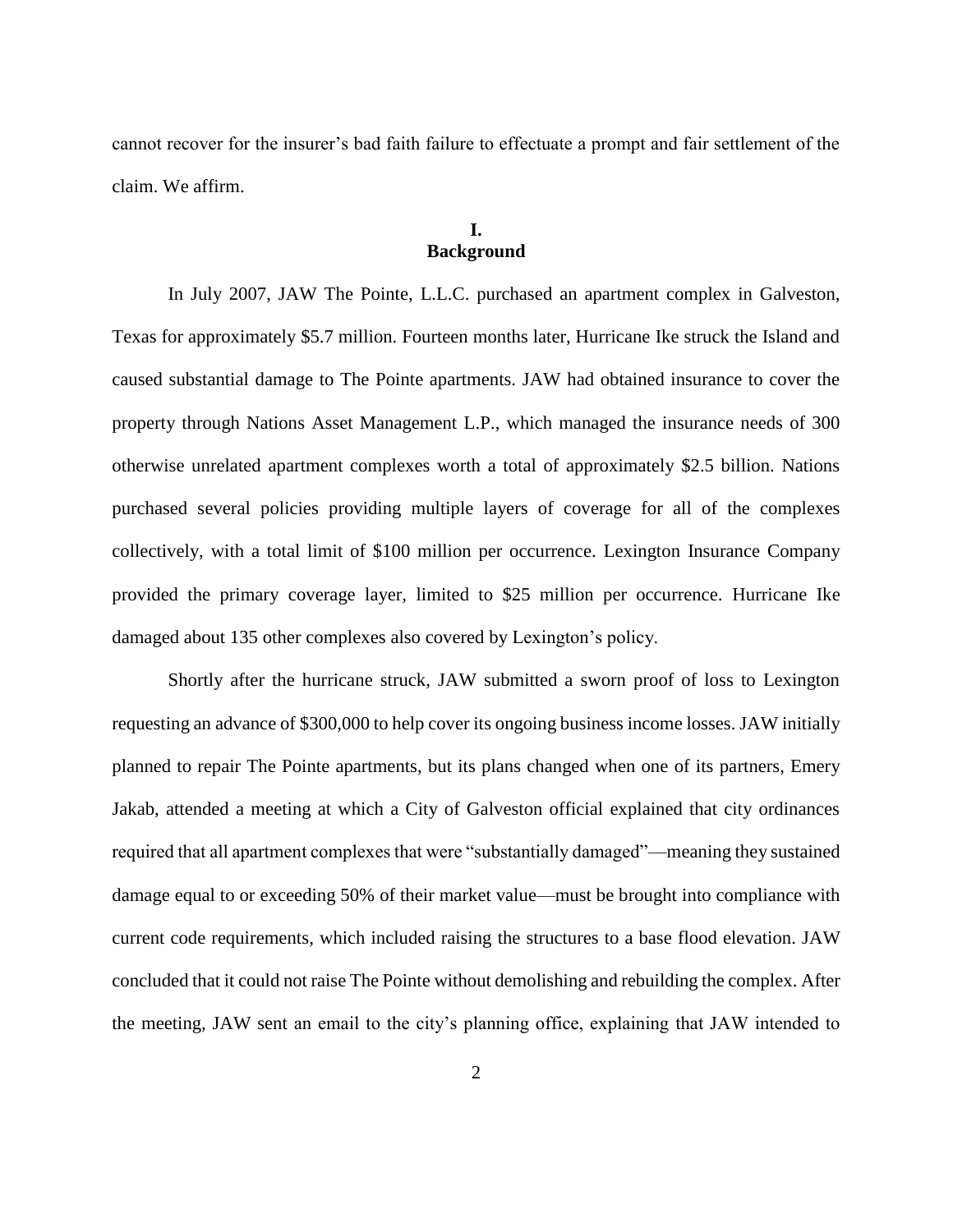apply for a permit to repair The Pointe apartments but the damage estimates were "far in excess" of 50% of the complex's market value. JAW requested that the city confirm whether it would deny the permit for repairs and instead require JAW to elevate the apartments.

Two months after the hurricane, JAW submitted a permit application to the city and included a third-party consultant's estimate that it would cost \$6,256,887 to repair all of the damage The Pointe had sustained. The estimate made no effort to distinguish between damage caused by wind and damage caused by flooding. The following day, Lexington's claims examiner noted in JAW's claim file that JAW's losses could reach The Pointe's total insured value of \$8 million if the city required JAW to demolish and rebuild the apartments. The day after that, Lexington paid JAW the \$300,000 JAW had requested as an advance against its business income losses.

In December 2008, Lexington's adjuster, Cunningham Lindsey, provided Lexington with a report confirming the magnitude of the damage at The Pointe and indicated that JAW would have to demolish and rebuild the complex to elevate the structure. That same month, the city sent a letter to JAW stating that the city had conducted a "substantial damage" determination<sup>1</sup> and concluded that the total damage "equals or exceeds 50 percent of the market value" of \$2,247,924, which the city calculated by using the most recent appraised value and adding five percent. According to the city, because JAW's permit application accurately indicated that The Pointe was

<sup>&</sup>lt;sup>1</sup> The city issued a public notice explaining that it would review permit applications to determine if they represented "appropriate values consistent with standard repair costs in our area." If the city determined that "the permits for a property exceed 50 percent of the building's appraised value, the property must be brought into conformance with the city's current floodplain requirements," which included raising the structure to a "minimum base flood elevation."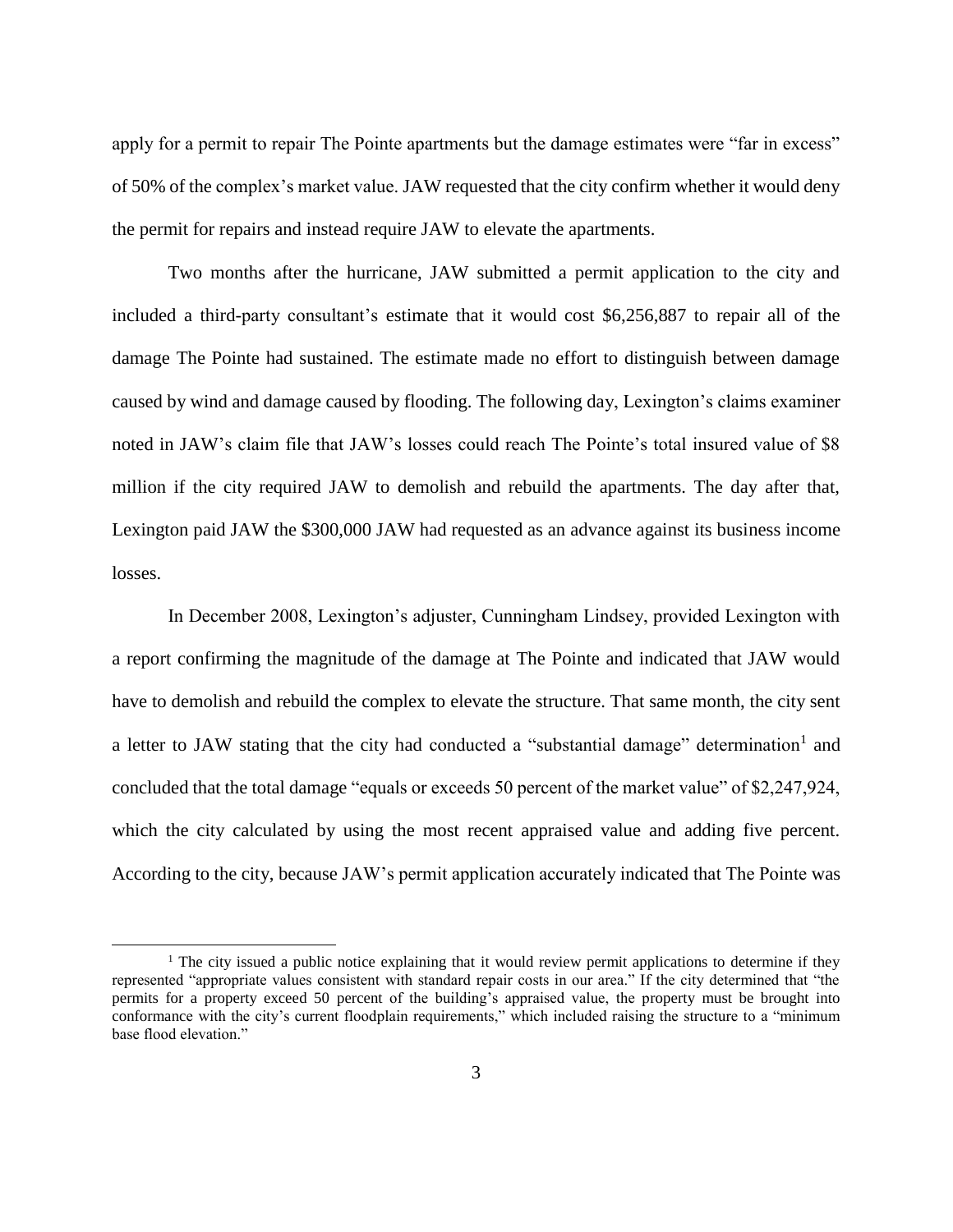"substantially damaged," city ordinances required JAW to elevate the apartments three additional feet. In concluding that The Pointe was "substantially damaged," the city did not segregate the wind damage from the flood damage.

JAW informed Cunningham Lindsey of the city's determination, and Lexington's examiner received a copy of the city's letter in January 2009. Confirming that it was impossible to elevate the existing structures, JAW hired an architect and a contractor and began the demolition process. In February 2009, JAW submitted a formal claim to Cunningham Lindsey, requesting coverage for all demolition costs, construction costs, architectural and permitting fees, and other expenses that JAW had incurred and would incur to demolish and rebuild the apartments.

In April 2009, Lexington's building consultant, Unified Building Sciences, submitted a report to Lexington estimating that The Pointe had sustained wind damage totaling approximately \$1,278,000 and flood damage of approximately \$3.5 million. On May 5, 2009, after JAW's adjuster agreed with these estimates, JAW submitted a sworn proof of loss to Lexington, requesting payment of \$817,940.94, which represented the \$1,278,000 in wind damage less an applicable deductible. Lexington promptly paid this claim, but did not pay the additional amounts JAW had claimed as costs incurred to demolish and rebuild The Pointe pursuant to the city's ordinances. According to JAW, Lexington never formally denied JAW's claims for these ordinance-compliance losses. Instead, in July 2009, Cunningham Lindsey informed JAW's adjuster by telephone that Lexington had determined the policy did not cover the losses JAW incurred to comply with the city ordinances because "all the damages were caused by flood."

JAW sued Lexington, Cunningham Lindsey, and others on July 19, 2009, asserting claims for breach of the insurance contract and violations of the Texas Insurance Code and the Texas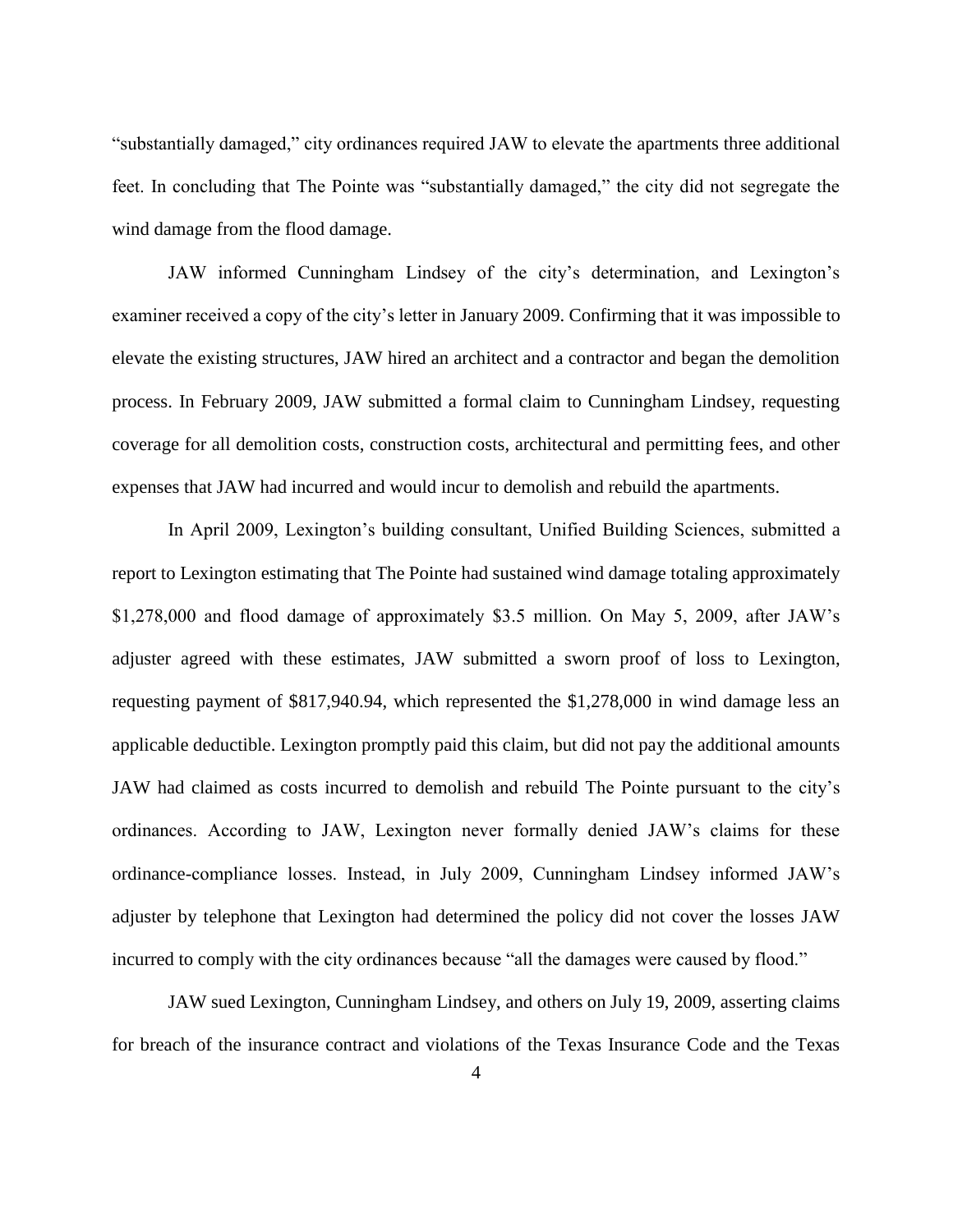Deceptive Trade Practices Act (DTPA). Despite the lawsuit, Lexington and Cunningham Lindsey continued working on JAW's claim. In September 2009, Lexington notified JAW by letter that it would not pay JAW for flood damage or for its costs to comply with the city ordinances. Meanwhile, Lexington continued paying claims associated with the other apartment complexes that its policy covered, and in January 2010 it notified JAW that the policy's \$25 million peroccurrence limit had been exhausted.

After settling and dismissing all of its claims against Cunningham Lindsey, the excess insurance carriers, and others,<sup>2</sup> JAW continued to pursue its claims against Lexington. In March 2011, Lexington filed two motions for partial summary judgment, one seeking dismissal of JAW's breach of contract claim on the ground that Lexington had exhausted the policy limits, and the other seeking dismissal of any claims based on flood damage on the ground that the policy expressly excluded coverage for such damage. JAW did not oppose these motions, and the trial court granted them, leaving only JAW's statutory claims for trial. On those claims, the jury returned a verdict in JAW's favor, finding that Lexington had engaged in "unfair or deceptive acts or practices in the business of insurance" by failing to (a) "attempt in good faith to effectuate a prompt, fair, and equitable settlement of a claim when the insurer's liability had become reasonably clear"; (b) provide a reasonable explanation for its coverage denial; and (c) affirm or

<sup>&</sup>lt;sup>2</sup> The record reflects that, by the time of trial, JAW had received about \$5.7 million from these settlements, plus a combined total of \$4.8 million in insurance proceeds from Lexington (\$1.1 million), one of the excess insurers (\$500,000), and its flood insurance carrier (\$3.2 million). Lexington has argued that the total of over \$10 million that JAW has already received for The Pointe's damages greatly exceeds both The Pointe's value and all of JAW's damages claims. In light of our holding that the policy does not cover JAW's ordinance-compliance losses, we need not address the effect of these settlement payments.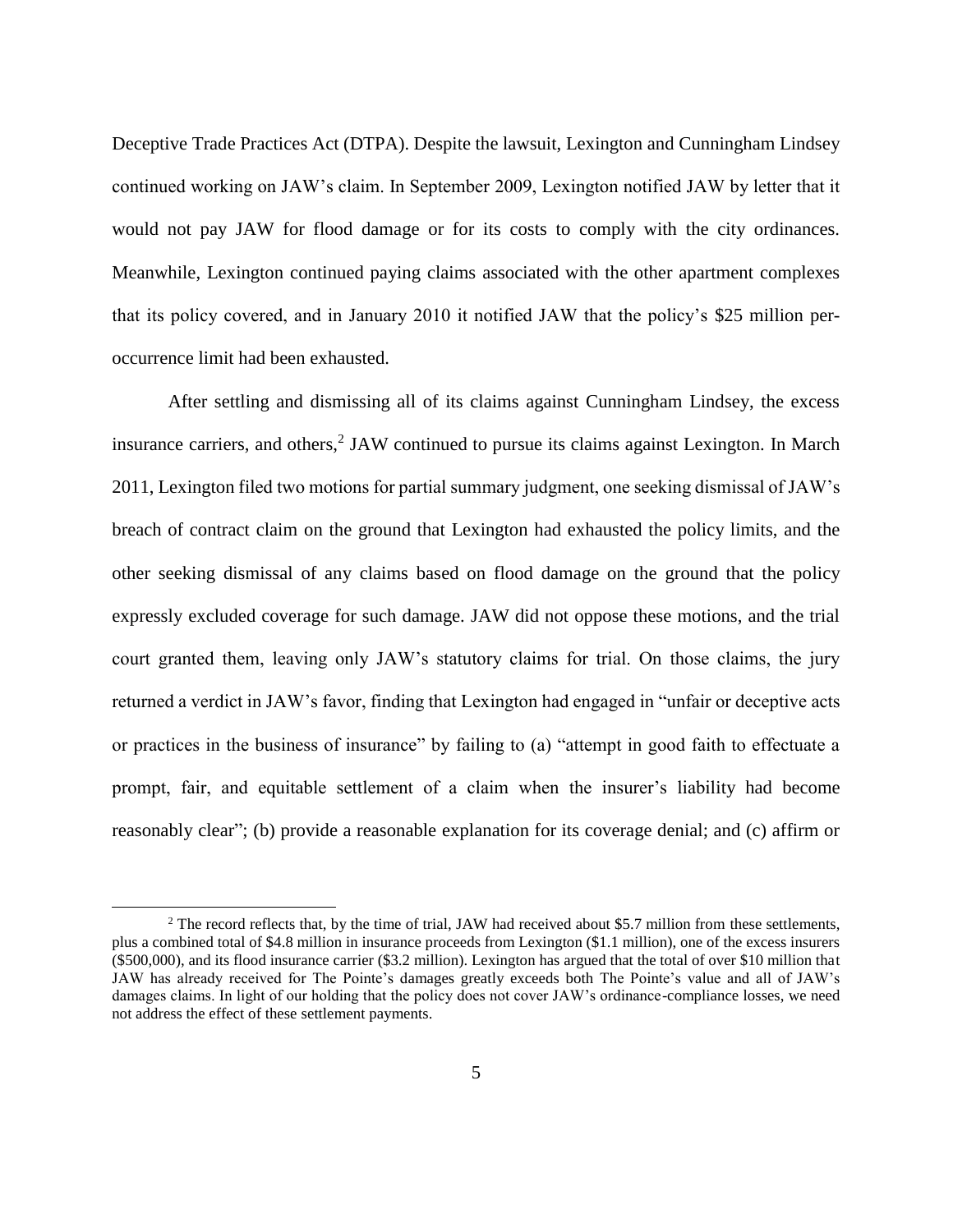deny coverage within a reasonable time,<sup>3</sup> and that Lexington had engaged in this conduct "knowingly." The jury found that Lexington's conduct caused JAW to incur actual damages and expenses of \$1,230,000 and awarded additional statutory damages of \$2.5 million. Based on the jury's verdict, the trial court entered a judgment awarding these damages plus \$170,000 in attorney's fees.

The court of appeals reversed and rendered a take-nothing judgment against JAW, concluding that the policy excluded coverage for JAW's code-compliance losses and therefore Lexington could not be liable for Insurance Code and DTPA violations. Relying on the policy's anti-concurrent-causation clause, the court of appeals held that the policy excluded coverage of JAW's costs to comply with the city's ordinances because the necessity of compliance resulted at least in part from flooding, coverage for which the policy expressly excluded.

# **II. Coverage**

As we have mentioned, the trial court granted summary judgment for Lexington on JAW's breach of contract claim but awarded JAW both its actual ordinance-compliance damages and additional statutory damages based on Lexington's "bad faith" statutory violations. We have held that, "[a]s a general rule there can be no claim for bad faith when an insurer has promptly denied a claim that is in fact not covered." *Republic Ins. Co. v. Stoker*, 903 S.W.2d 338, 341 (Tex. 1995). 4

l

<sup>&</sup>lt;sup>3</sup> The jury also found that Lexington did not refuse to pay claims without conducting a reasonable investigation and did not compel JAW to file suit to recover "amounts due under their policy by offering substantially less than" the amounts owed. JAW did not contest these findings in Lexington's favor.

<sup>4</sup> *See also Chrysler Ins. Co. v. Greenspoint Dodge of Houst., Inc.*, 297 S.W.3d 248, 253–54 (Tex. 2009) (per curiam) (holding that, because the insurer "did not breach the insurance contract, no basis supports" awards for punitive and extra-contractual damages); *Progressive Cnty. Mut. Ins. Co. v. Boyd*, 177 S.W.3d 919, 922 (Tex. 2005)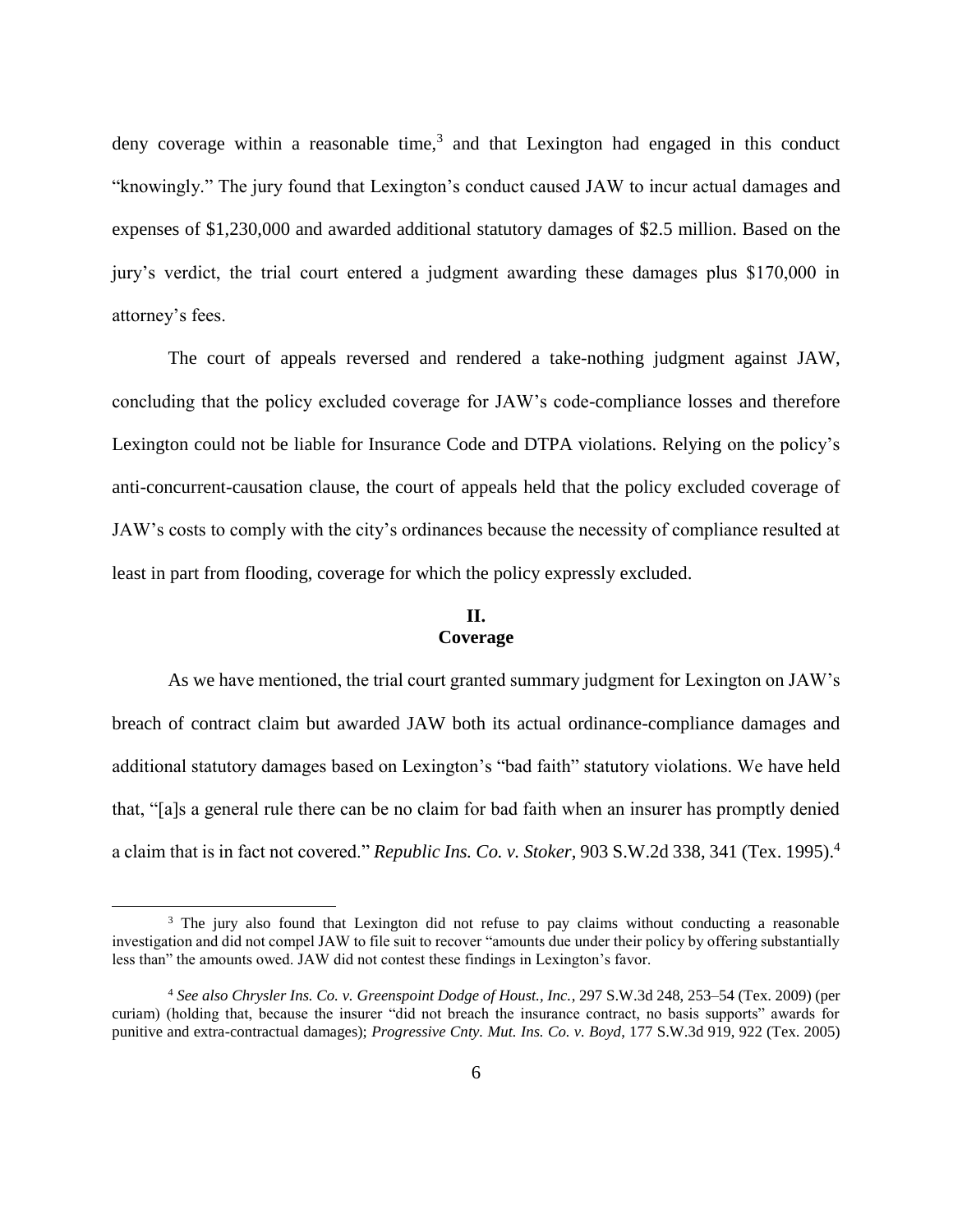Although "[w]e have left open the possibility that an insurer's denial of a claim it was not obliged to pay might nevertheless be in bad faith if its conduct was extreme and produced damages unrelated to and independent of the policy claim," *Boyd*, 177 S.W.3d at 922, JAW does not allege such extreme conduct or seek such independent damages in this case. Instead, JAW contends that the policy covered its ordinance-compliance costs and Lexington should have paid those costs before it made other payments that exhausted the policy limits. We must decide whether the policy in fact provided coverage for those costs.

#### **A. Rules of Construction**

 $\overline{\phantom{a}}$ 

In determining a question of insurance coverage, we look first to "the language of the policy because we presume parties intend what the words of their contract say." *Gilbert Tex. Constr., L.P. v. Underwriters at Lloyd's London*, 327 S.W.3d 118, 126 (Tex. 2010). We give the policy's terms "their ordinary and generally-accepted meaning unless the policy shows the words were meant in a technical or different sense." *Id.* Since insurance policies are contracts, we construe them "according to general rules of contract construction to ascertain the parties' intent." *Id*. "We examine the entire agreement and seek to harmonize and give effect to all provisions so that none will be meaningless." *Id*.<sup>5</sup>

<sup>(</sup>per curiam) ("There can be no liability under article 21.55 if the insurance claim is not covered by the policy."); *Liberty Nat. Fire Ins. Co. v. Akin*, 927 S.W.2d 627, 629 (Tex. 1996) ("[I]n most circumstances, an insured may not prevail on a bad faith claim without first showing that the insurer breached the contract.").

<sup>5</sup> The policy at issue here is a standard form policy developed by ISO Commercial Risk Services, Inc. We strive to construe standard policies in a manner that is consistent with other states' constructions, to promote uniformity and predictability so that these policies' meaning will "be the same in Texas as in other states." *Lamar Homes, Inc. v. Mid-Continent Cas. Co.*, 242 S.W.3d 1, 5 (Tex. 2007). However, except for one of the federal cases discussing anti-concurrent-causation clauses, the parties have not cited and we have not found any cases from other jurisdictions addressing the specific issues presented here.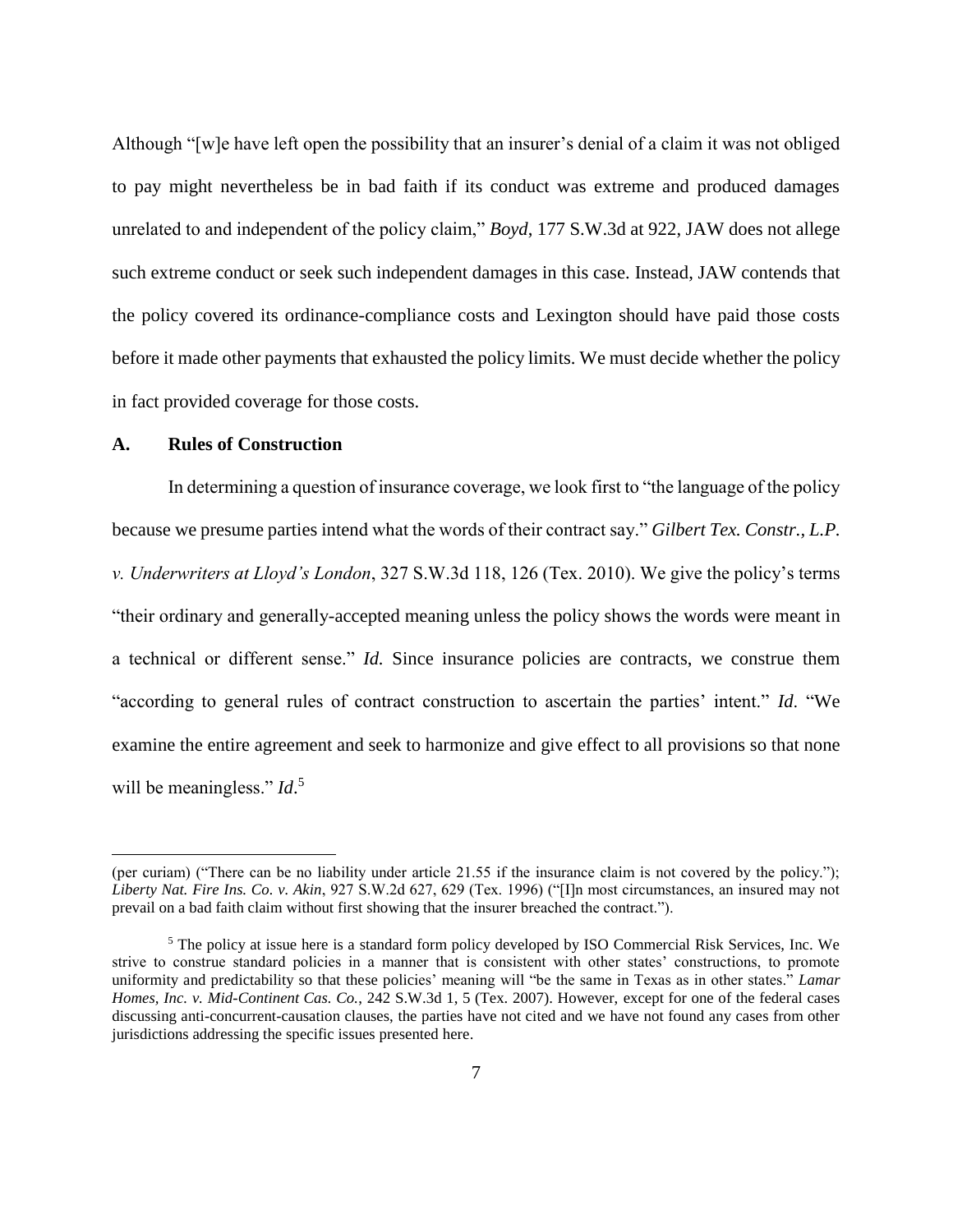"Terms in insurance policies that are subject to more than one reasonable construction are interpreted in favor of coverage." *Id.* at 133; *see also State Farm Life Ins. Co. v. Beaston*, 907 S.W.2d 430, 433 (Tex. 1995) ("Only if an insurance policy remains ambiguous despite these canons of interpretation should courts construe its language against the insurer in a manner that favors coverage."). "But an ambiguity does not exist simply because the parties interpret a policy differently." *Gilbert*, 327 S.W.3d at 133 (citing *Am. Mfrs. Mut. Ins. Co. v. Schaefer*, 124 S.W.3d 154, 157 (Tex. 2003)). "If a contract as written can be given a clear and definite legal meaning, then it is not ambiguous as a matter of law." *Id.* (citing *Progressive Cnty. Mut. Ins. Co. v. Sink*, 107 S.W.3d 547, 551 (Tex. 2003)).

#### **B. Burdens of Proof**

"Initially, the insured has the burden of establishing coverage under the terms of the policy." *Id.* at 124 (citing *Ulico Cas. Co. v. Allied Pilots Ass'n*, 262 S.W.3d 773, 782 (Tex. 2008)). To avoid liability, the insurer then has the burden to plead and prove that the loss falls within an exclusion to the policy's coverage. *Id.*; *see also* TEX. INS. CODE § 554.002 ("In a suit to recover under an insurance . . . contract, the insurer . . . has the burden of proof as to any avoidance or affirmative defense that the Texas Rules of Civil Procedure require to be affirmatively pleaded. Language of exclusion in the contract . . . constitutes an avoidance or an affirmative defense."); TEX.R.CIV P. 94 ("Where the suit is on an insurance contract which insures against certain general hazards, but contains other provisions limiting such general liability, the party suing on such contract shall never be required to allege that the loss was not due to a risk or cause coming within any of the exceptions specified in the contract, nor shall the insurer be allowed to raise such issue unless it shall specifically allege that the loss was due to a risk or cause coming within a particular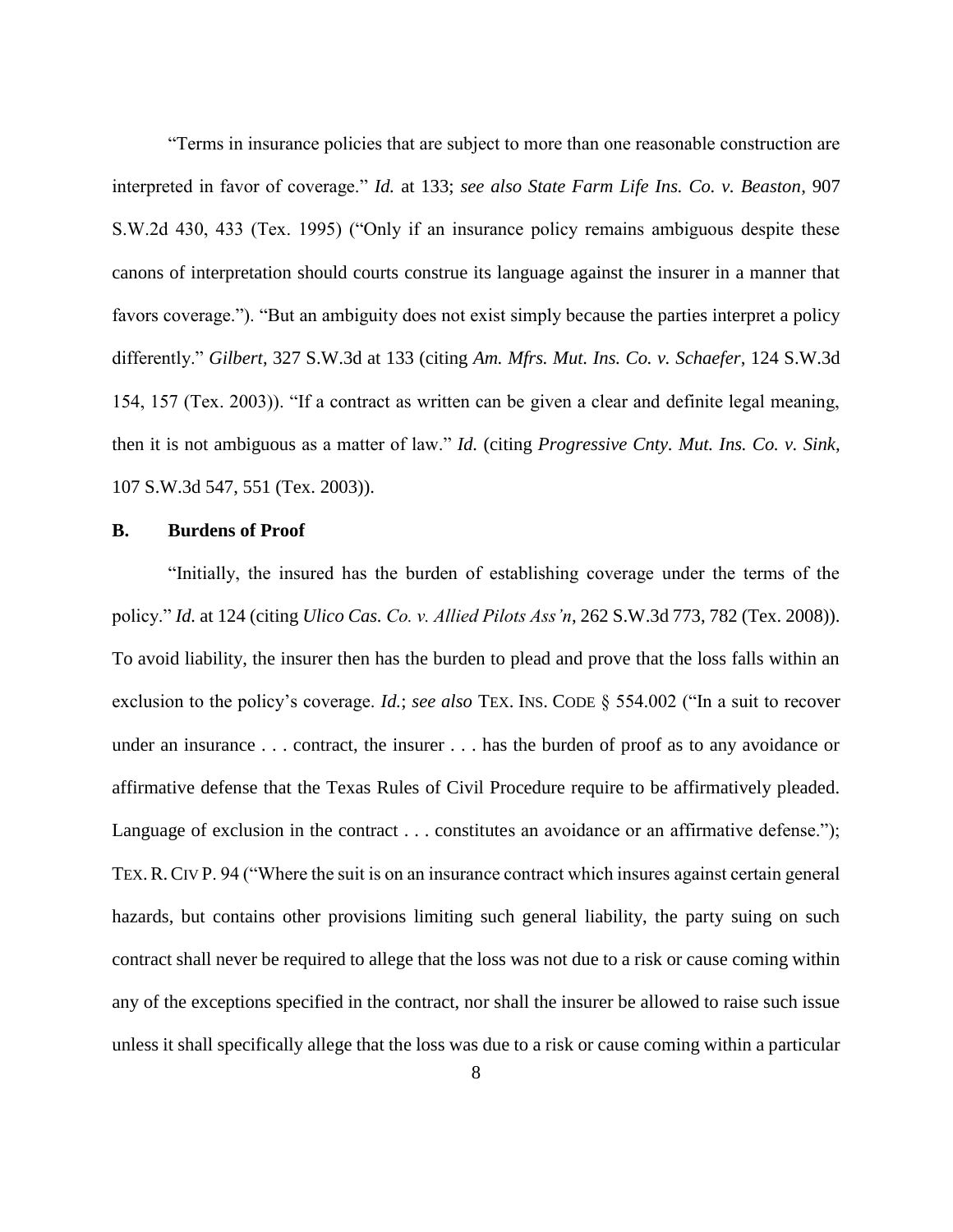exception to the general liability  $\dots$ "). "If the insurer proves that an exclusion applies, the burden shifts back to the insured to show that an exception to the exclusion brings the claim back within coverage." *Gilbert*, 327 S.W.3d at 124.

#### **C. The Policy's Provisions**

 $\overline{a}$ 

Several provisions of Lexington's policy are relevant to the coverage question in this case. In the policy's Building and Personal Property Coverage Form, Lexington agreed to "pay for direct physical loss of or damage to Covered Property at the premises described in the Declarations caused by or resulting from any Covered Cause of Loss." The form's section that addresses "Covered Causes of Loss" refers to the "applicable Causes of Loss Form as shown in the Declarations." Section A of the attached "Causes of Loss – Special Form," which addresses "covered causes of loss," provides as follows:

## A. COVERED CAUSES OF LOSS

When Special is shown in the Declarations, Covered Causes of Loss means RISKS OF DIRECT PHYSICAL LOSS unless the loss is:

- 1. Excluded in Section B., Exclusions; or
- 2. Limited in Section C., Limitations; that follow. <sup>6</sup>

The parties agree that, under this language, the policy is an "all-risks" policy, meaning it generally covers any "physical loss or damage to Covered Property at the premises," no matter

<sup>&</sup>lt;sup>6</sup> JAW argues that this Causes of Loss – Special Form is not a part of the Lexington policy because it is not specifically listed and therefore "shown in the Declarations." The Declarations page, however, refers to all "Forms Attached: See attached forms schedule," and the attached forms schedule includes the "Causes of Loss – Special Form." We agree with the court of appeals that the Causes of Loss – Special Form is part of the policy and defines the "covered causes of loss" and "exclusions," even though the Declarations section of the policy does not include the word "Special."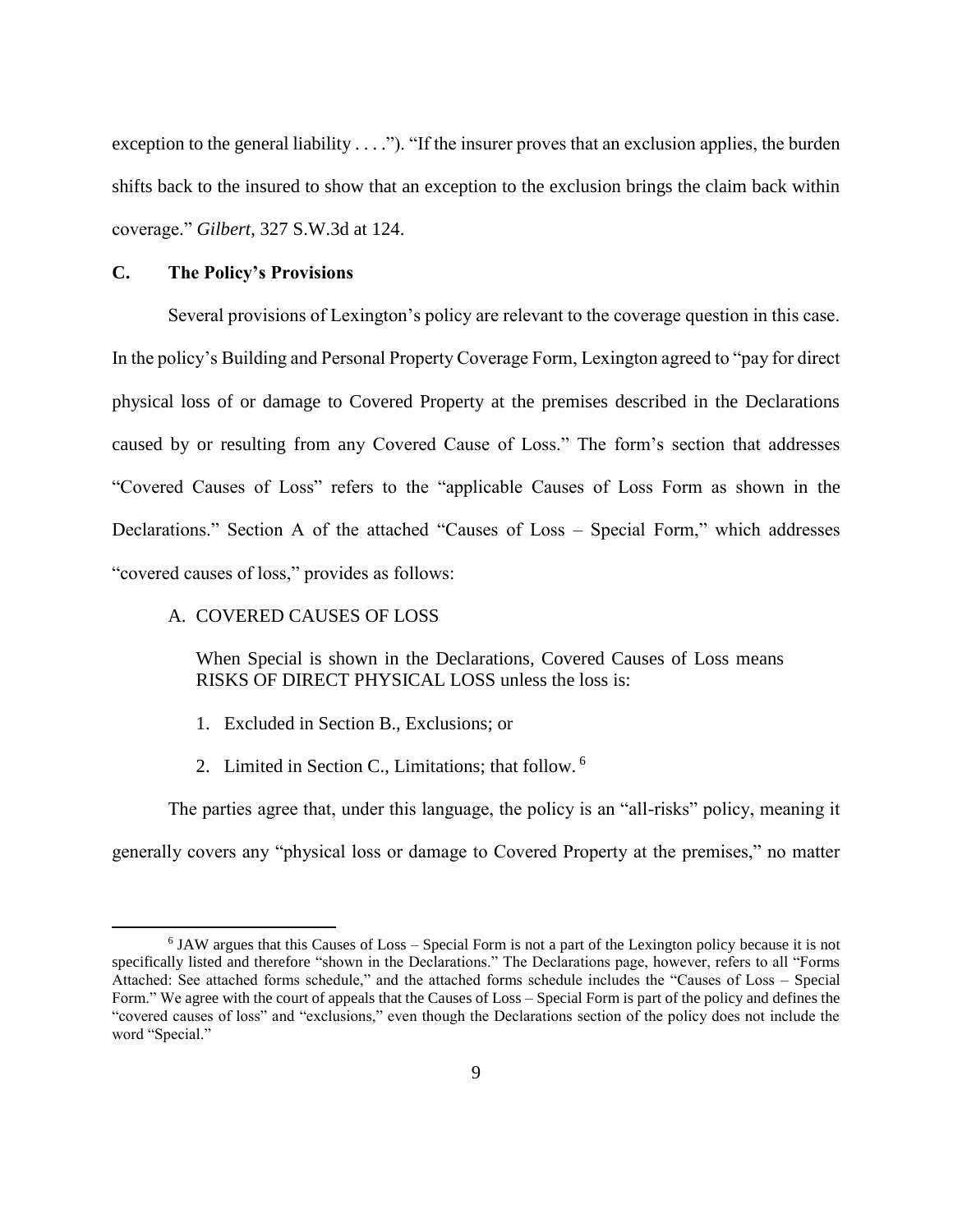what causes that loss or damage, *unless* the policy specifically excludes or limits coverage for losses resulting from a specific cause. *See, e.g.*, *SMI Realty Mgmt. Corp. v. Underwriters at Lloyd's, London*, 179 S.W.3d 619, 627 n.3 (Tex. App.—Houston [1st Dist.] 2005, pet. denied) ("As a general rule, an all-risks policy creates a special type of coverage in which the insurer undertakes the risk for all losses of a fortuitous nature that, in the absence of the insured's fraud or other intentional misconduct, is not expressly excluded in the agreement."). The Building and Personal Property Coverage Form's section that addresses "Exclusions" also refers to the "applicable Causes of Loss Form as shown in the Declarations." Section B of the Causes of Loss – Special Form, in turn, lists the policy's exclusions:

- B. EXCLUSIONS
	- 1. We will not pay for loss or damage caused directly or indirectly by any of the following. Such loss or damage is excluded regardless of any other cause or event that contributes concurrently or in any sequence to the loss.
		- a. Ordinance or Law

The enforcement of any ordinance or law:

- 1) Regulating the construction, use or repair of any property; or
- 2) Requiring the tearing down of any property, including the cost of removing its debris.
- \* \* \*
- g. Water
	- $1)$  Flood . . . .

This list of exclusions contains several provisions that are relevant to JAW's claim in this case. First, section B.1 expressly excludes coverage for any "loss or damage caused directly or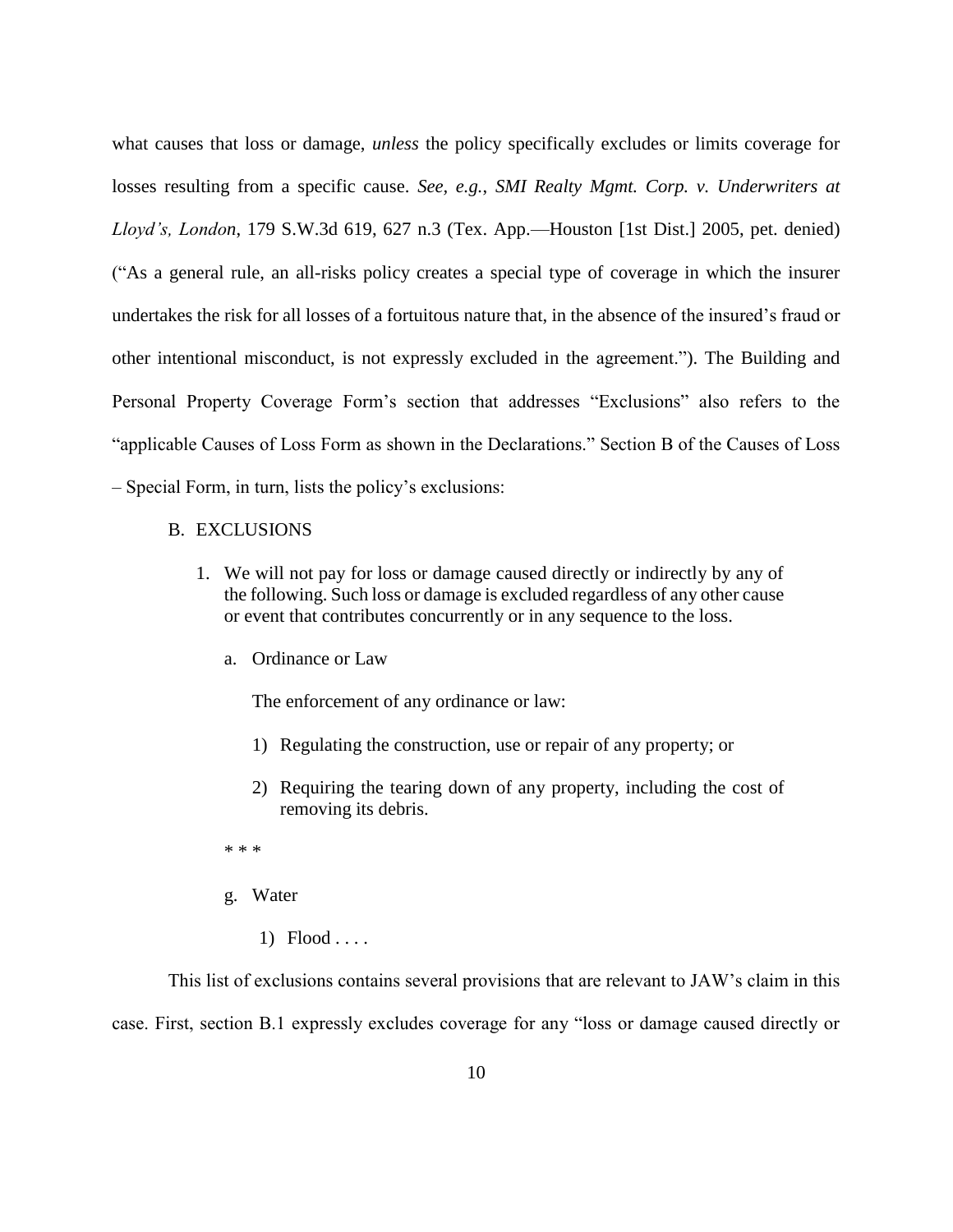indirectly by any of the" listed causes, "regardless of any other cause or event that contributes concurrently or in any sequence to the loss." This is the anti-concurrent-causation clause at the center of the parties' dispute. Second, section B.1.g(1) specifically lists "Flood" as an excluded cause, and the parties agree that the policy does not cover losses caused by flooding. And third, section B.1.a. specifically lists "Ordinance or Law" as an excluded cause, meaning the policy expressly excludes coverage for any losses that result "directly or indirectly" from "[t]he enforcement of any ordinance or law."

As to the exclusion of "ordinance or law" losses, however, the policy also includes two endorsements that the parties agree provide coverage for such losses, despite the exclusion.<sup>7</sup> First, the policy includes an "Ordinance or Law Coverage" endorsement (O&L endorsement), which provides:

# ORDINANCE OR LAW COVERAGE

This endorsement modifies insurance provided under the following:

 $\overline{\phantom{a}}$ 

#### BUILDING AND PERSONAL PROPERTY COVERAGE FORM

A. If a Covered Cause of Loss occurs to covered Building property, we will pay:

- 1. For loss or damage caused by enforcement of any ordinance or law that:
	- a. Requires the demolition of parts of the same property not damaged by a Covered Cause of Loss;
	- b. Regulates the construction or repair of buildings, or establishes zoning or land use requirements at the described premises; and

 $<sup>7</sup>$  Generally, an endorsement or rider that provides specific coverage trumps an exclusion contained within</sup> the policy's primary forms. *See Drane v. Jefferson Standard Life Ins. Co.*, 161 S.W.2d 1057, 1062 (Tex. 1942) ("If there be a conflict between the policy and the rider, the latter controls, especially since its provisions are the more specific."). Lexington does not dispute that its policy's endorsements provide coverage for certain ordinance or law losses despite the exclusion expressed in the Causes of Loss – Special Form.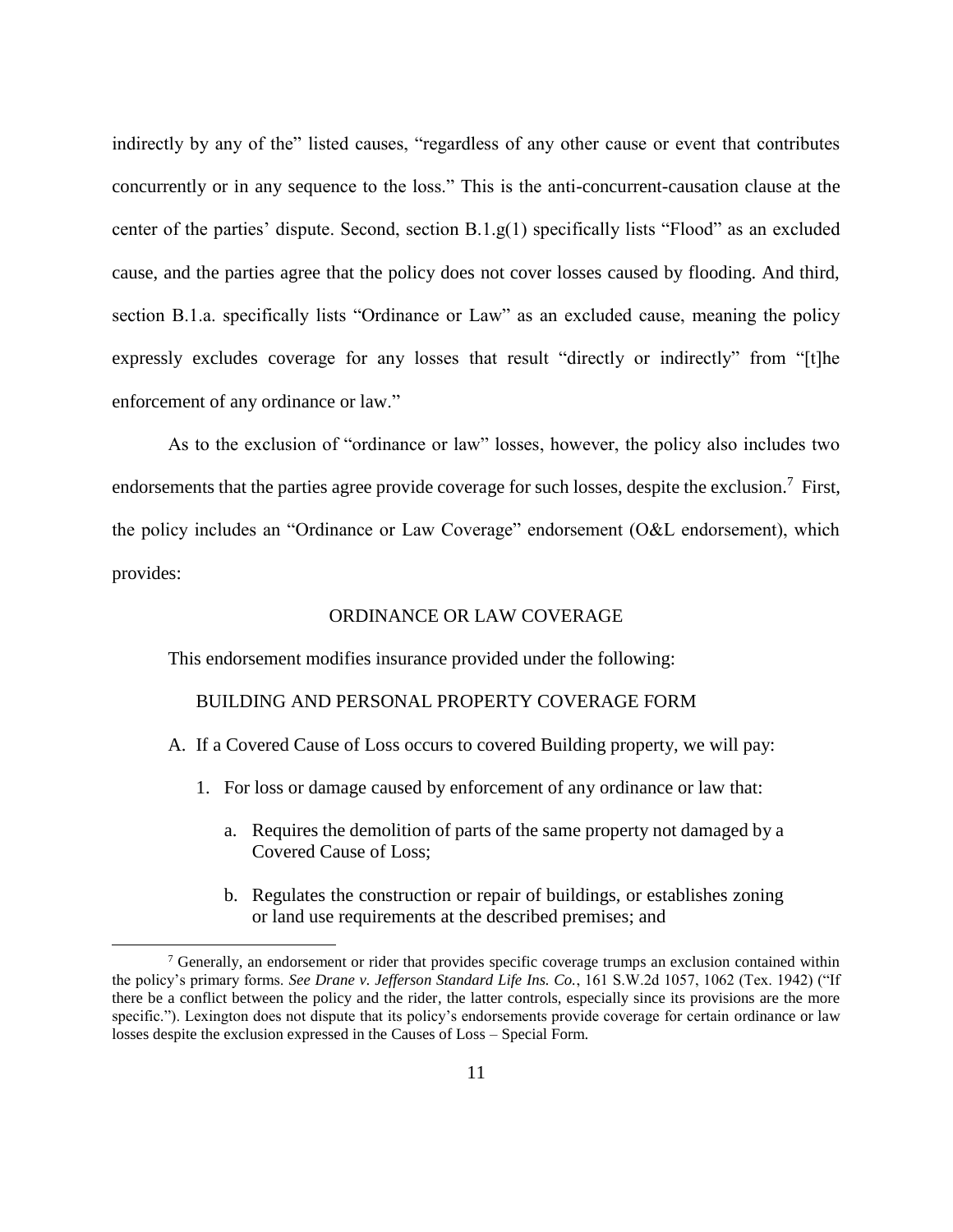- c. Is in force at the time of loss.
- 2. The increased cost to repair, rebuild or construct the property caused by enforcement of building, zoning or land use ordinance or law. If the property is repaired or rebuilt, it must be intended for similar occupancy as the current property, unless otherwise required by zoning or land use ordinance law.
- 3. The cost to demolish and clear the site of undamaged parts of the property caused by enforcement of the building, zoning or land use ordinance or law.

Second, the policy includes a "Demolition and Increased Cost of Construction"

endorsement (DICC endorsement), which provides:

# DEMOLITION AND INCREASED COST OF CONSTRUCTION

If at the time of any physical loss or damage insured against by this Policy there is in force any law or ordinance regulating the construction, repair, replacement or use of buildings or structures then this Policy shall cover as a result of enforcement of such law or ordinance as a direct result of such loss or damage:

- a) the additional loss sustained in demolishing any physically undamaged portion of the buildings or structures;
- b) the cost incurred in actually rebuilding both the physically damaged and demolished portions of such buildings or structures with materials and in a manner to satisfy such law or ordinance.

We must consider and harmonize all of these provisions to determine whether the policy

covers the costs that JAW incurred to demolish and rebuild The Pointe.

## **D. The Anti-Concurrent-Causation Clause**

The court of appeals concluded that Lexington's policy does not cover JAW's ordinance-

compliance costs because the property damage that caused the ordinances resulted at least in part

from flooding, which is an excluded cause of loss. JAW contends that the court of appeals erred

in this conclusion because: (1) JAW met its evidentiary burden by showing that the wind damage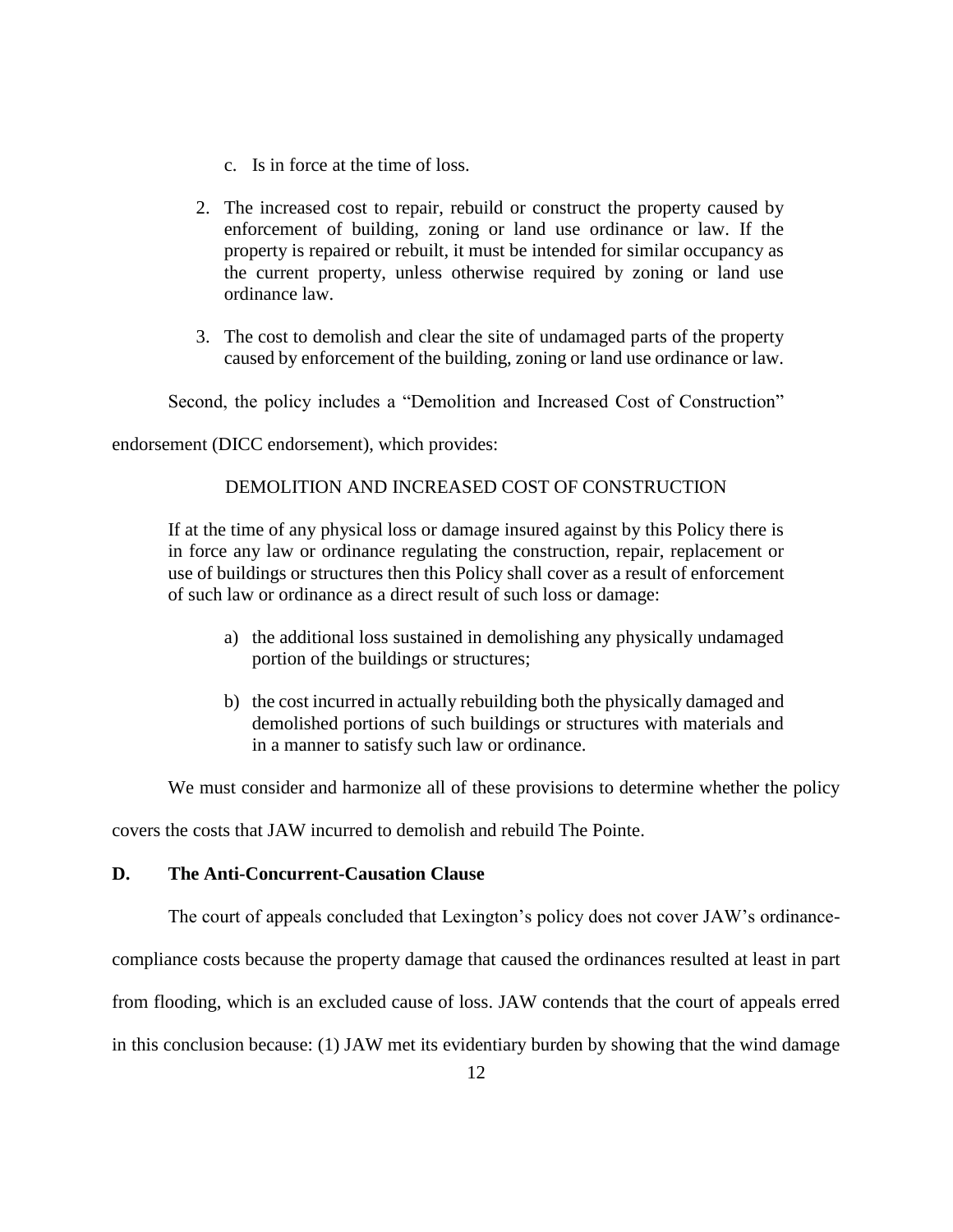was sufficient to be a "separate and independent" cause of its ordinance-compliance losses; (2) the court of appeals improperly shifted the burden of proof by requiring JAW to prove that the city segregated between wind damage and flood damage when it decided that The Pointe was "substantially damaged"; and (3) the anti-concurrent-causation clause does not apply when a covered peril (wind) is a "separate and independent cause" of the loss. Lexington responds that the O&L and DICC endorsements provide coverage for the costs of complying with city ordinances only when the policy covers the damage that triggers the ordinances' requirements. Because the damage that the city considered when it determined that The Pointe was "substantially damaged" included both covered wind damage and excluded flood damage, Lexington contends that the policy's anti-concurrent-causation clause excludes coverage for such damage and thus the O&L and DICC endorsements do not apply.

We look first to the language of the endorsements, which operate as coverage provisions in the policy. *Lamar Homes*, 242 S.W.3d at 14 ("[C]overage . . . depends, as it always has, on the policy's language, and thus is subject to change when the terms of the policy change."). The O&L and DICC endorsements modify the coverage provided under the policy's Building and Personal Property Coverage Form, which in turn covers any "direct physical loss of or damage to Covered Property . . . caused by or resulting from any Covered Cause of Loss." A covered cause of loss is any "risk[ ] of direct physical loss," unless an exclusion applies. The court of appeals held that "[w]hen read together," the endorsements and Covered Cause of Loss form "provide that Lexington will pay for demolition and increased rebuilding costs that were caused by ordinance enforcement resulting from any 'Covered Cause of Loss.'" In other words, the court construed the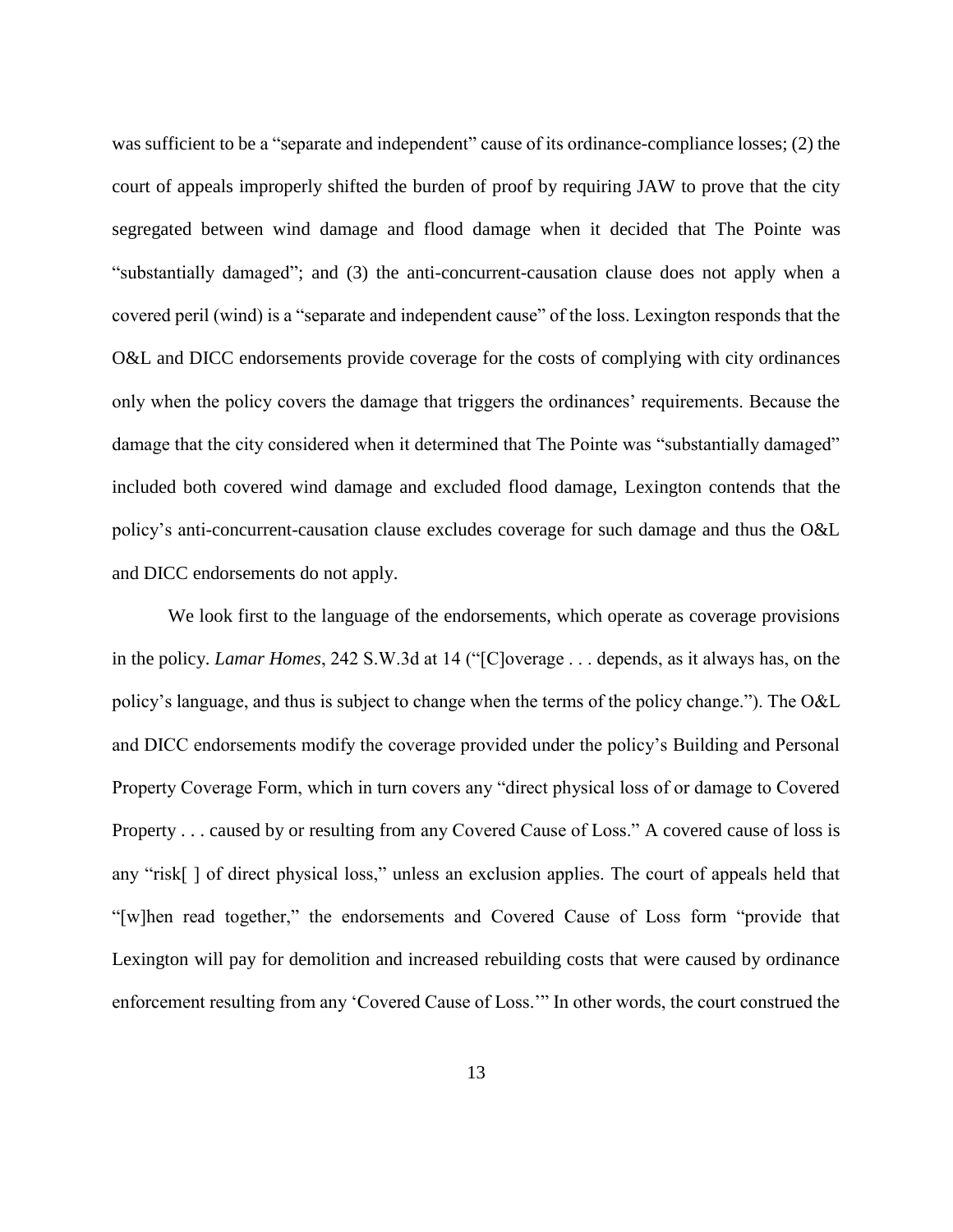endorsements to apply (and thus provide coverage for ordinance-compliance costs) only if the enforcement of the ordinances was "based on damage caused by wind—a Covered Cause of Loss."

The parties agree that the O&L and DICC endorsements apply only if a covered loss causes the enforcement of the law or ordinance.<sup>8</sup> JAW contends, however, that because this is an all-risks policy, it merely had to show, and it in fact did show, that damage to the covered property caused the enforcement of the ordinances, and then the burden shifted to Lexington to show the damage that caused the enforcement of the ordinances was damage that the policy excluded. Here, JAW contends that the only evidence of what caused the city to enforce the ordinances against The Pointe is the permit application that JAW submitted to the city, estimating the total damages at \$6,256,887, and the city's subsequent letter finding that The Pointe was "substantially damaged." Because neither of these communications establishes that the flood damage (for which the policy excluded coverage) caused the city to enforce the ordinances, JAW asserts that Lexington failed

 $\overline{a}$ 

<sup>&</sup>lt;sup>8</sup> We note that, although the parties and the court of appeals treat the O&L and DICC endorsements the same in this respect, the endorsements' causation-related language is not in fact identical. The DICC endorsement provides coverage for losses incurred in demolishing and rebuilding performed "as a result of enforcement of [a] law or ordinance *as a direct result of* [a] loss or damage" that is "insured against by this Policy." (Emphasis added.) This endorsement thus requires that a covered loss cause the enforcement of the ordinance. The O&L endorsement, however, contains no similar language, and instead merely states that the policy covers demolition and construction costs "caused by" an ordinance "[i]f a Covered Cause of Loss occurs to covered Building property." It could thus be argued that the O&L endorsement requires that the enforcement of the ordinance cause the additional losses but does not require that covered losses cause the enforcement of the ordinance. *See, e.g.*, *Regents of Mercersburg Coll. V. Republic Franklin Ins. Co.*, 458 F.3d 159, 168 n.11 (3d Cir. 2006) (rejecting a similar argument); *Medical Plaza, LLC v. U.S. Fid. & Guar. Co.*, Civ No. 1:07cv98–LTS–RHW, 2008 WL 4335572, at \*3, \*6 (S.D. Miss. Sept. 17, 2008) (accepting a similar argument); *City of Elmira v. Selective Ins. Co. of N.Y.*, 83 A.D.3d 1262, 1264–65 (N.Y. App. Div. 2011) ("As the language makes clear, the only requirement necessary to trigger the Ordinance or Law provision is the occurrence of a 'Covered Cause of Loss' . . . . If defendant wished to limit its coverage to only those situations where the enforcement of an ordinance or law is caused by a covered loss, it could have easily done so through the language of the contract."). JAW does not make this argument, and instead agrees with Lexington that both the O&L endorsement and the DICC endorsement apply only if a covered loss causes the enforcement of the ordinance or law. We thus accept that construction of the endorsements for purposes of this case.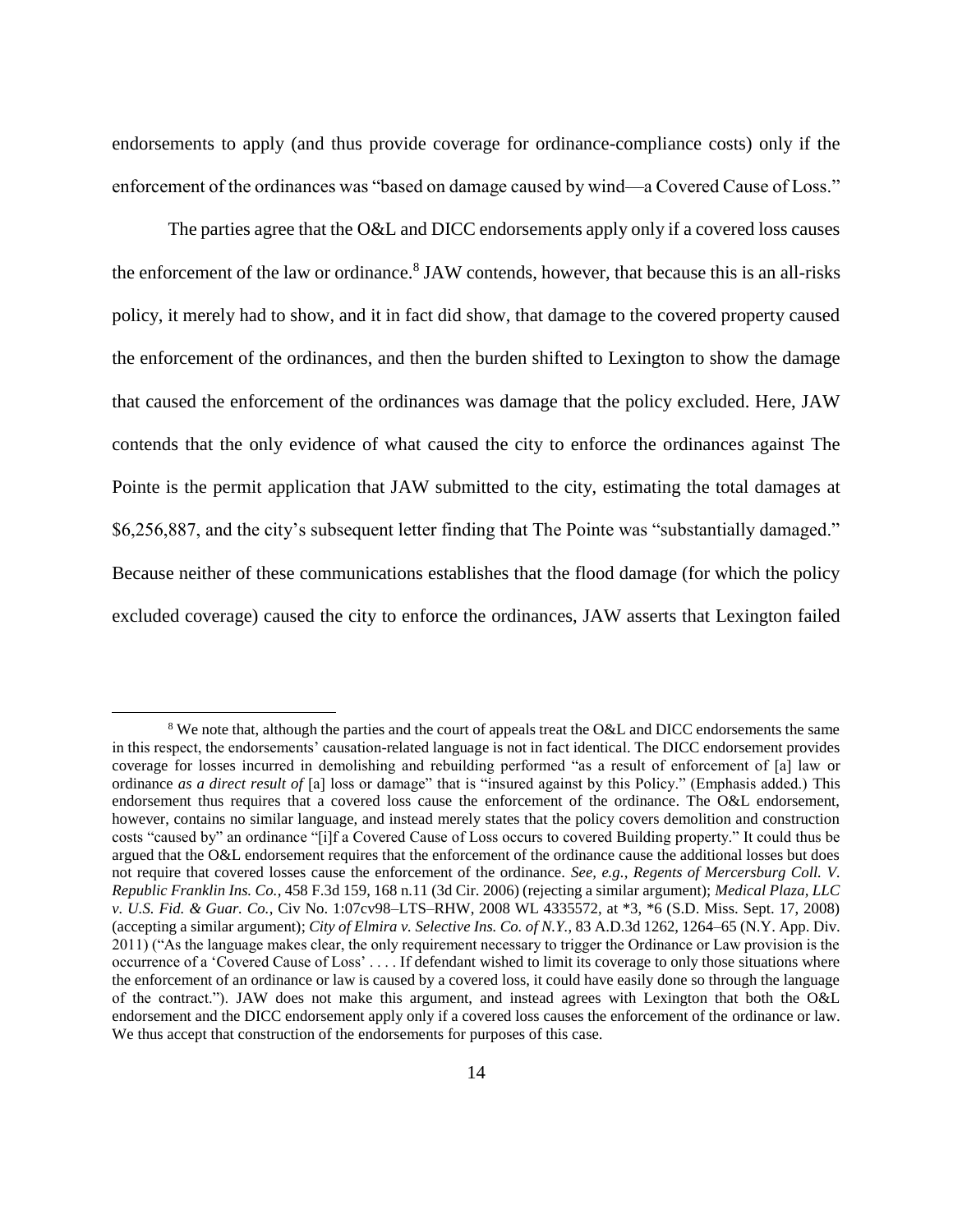to meet its burden to show that the policy excluded coverage for JAW's resulting ordinancecompliance costs.

As explained below, however, the evidence conclusively established that the damage The Pointe sustained included both wind damage and flood damage, and that the city based its decision to enforce the ordinances on the combined total of the two. In light of this, Lexington contends that the policy's anti-concurrent-causation clause expressly excluded coverage for JAW's ordinance-compliance costs. The anti-concurrent-causation clause, which appears as an introduction to the policy's list of exclusions, provides that Lexington will not pay for any "loss or damage caused *directly or indirectly* by any" excluded cause or event, "regardless of any other cause or event that contributes concurrently or in any sequence to the loss." (Emphasis added.) Lexington contends that, because the loss for which JAW seeks coverage (its costs for complying with the city ordinances) resulted "directly or indirectly" from an excluded peril (flood), the policy excludes coverage even if a covered peril (wind) "contribute[d] concurrently or in any sequence to [that] loss."

We have not previously addressed an anti-concurrent-causation clause, but federal courts and lower courts of appeals have interpreted and upheld the applicability of virtually identical clauses under Texas law and other states' laws. *See, e.g.*, *ARM Props. Mgmt. Group v. RSUI Indem. Co.*, 400 F. App'x 938, 941 (5th Cir. 2010); *Leonard v. Nationwide Mut. Ins. Co.*, 499 F.3d 419, 429–31 (5th Cir. 2007) (interpreting Mississippi law); *Lexington Ins. Co. v. Unity/Waterford-Fair Oaks*, Ltd., No. CIV.A. 399CV1623D, 2002 WL 356756, at \*4 (N.D. Tex. Mar. 5, 2002); *Wong v. Monticello Ins. Co.*, No. 04–02–00142–CV, 2003 WL 1522938, at \*1 (Tex. App.—San Antonio Mar. 26, 2003, pet. denied). The Fifth Circuit in particular has had the opportunity to develop case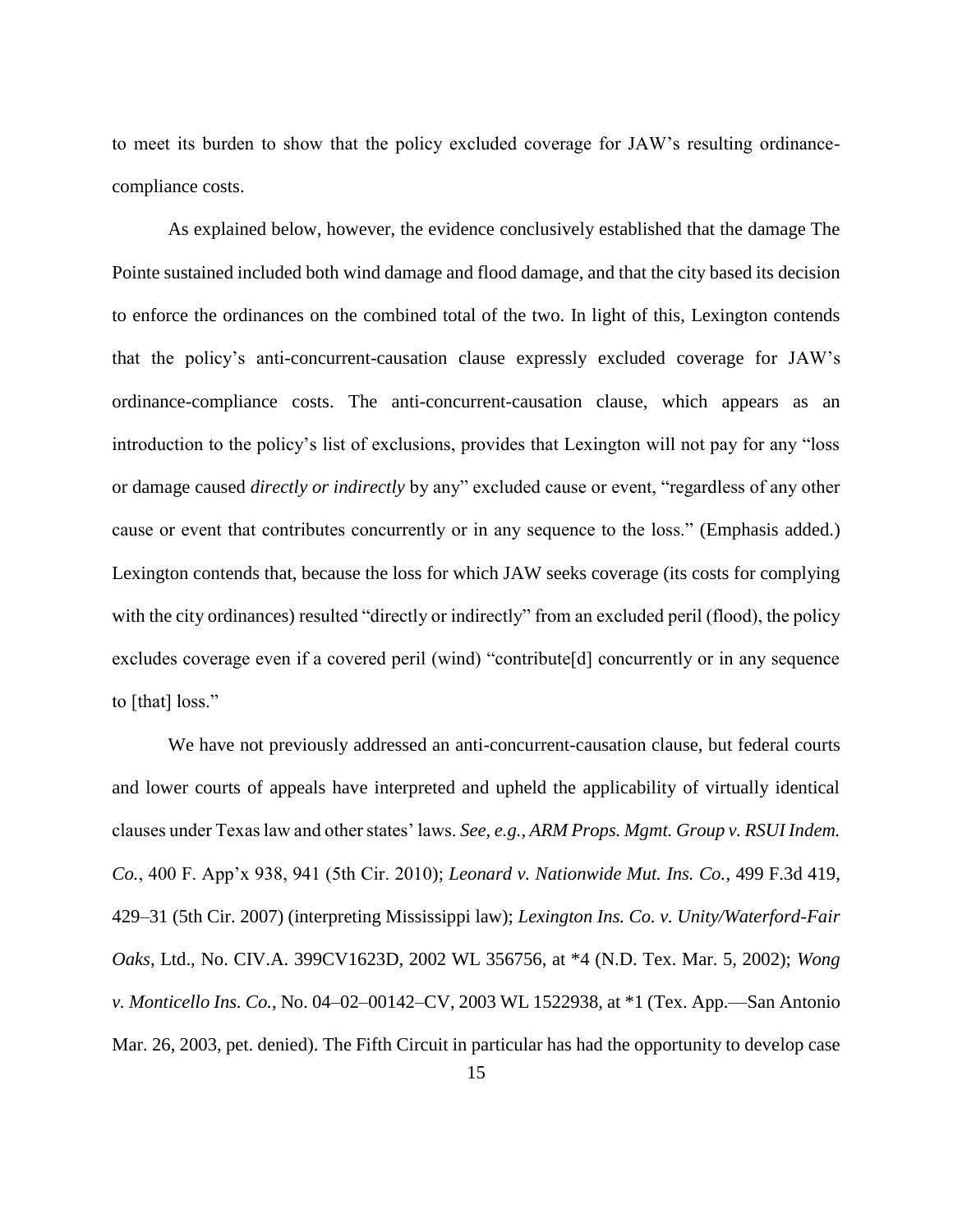law on anti-concurrent-causation clauses in situations involving combinations of covered wind damage and excluded flood damage, and has concluded that "[t]he only species covered under [a policy with an anti-concurrent-causation clause] is damage caused *exclusively* by wind. But [when] wind and water synergistically cause[ ] the *same* damage, such damage is excluded." *Leonard*, 499 F.3d at 430; *see also ARM Props.*, 400 F. App'x at 941 (quoting same language). <sup>9</sup> We agree with the Fifth Circuit that, under Texas law, the anti-concurrent-causation clause and the exclusion for losses caused by flood, "read together, exclude from coverage any damage caused by a combination of wind and water." *Id.*

JAW contends that applying the anti-concurrent-causation clause in this manner conflicts with the common-law concurrent-causation doctrine that we have recognized under Texas law. Under this doctrine, we have held that, when "excluded and covered events combine to cause" a loss and "the two causes cannot be separated," concurrent causation exists and "the exclusion is triggered" such that the insurer has no duty to provide the requested coverage. *Utica Nat. Ins. Co. of Tex. v. Am. Indem. Co.*, 141 S.W.3d 198, 204 (Tex. 2004). But when a covered event and an excluded event "each independently cause" the loss, "separate and independent causation" exists, "and the insurer must provide coverage despite the exclusion." *Id*. (citing *Guar. Nat'l Ins. Co. v. North River Ins. Co.,* 909 F.2d 133, 137 (5th Cir. 1990); *Warrilow v. Norrell*, 791 S.W.2d 515, 526 (Tex. App.—Corpus Christi 1989, writ denied); *Cagle v. Commercial Standard Ins. Co.*, 427 S.W.2d 939, 943–44 (Tex. Civ. App.—Austin 1968, no writ)). JAW contends that the evidence

<sup>9</sup> We find no relevant, substantive difference between the anti-concurrent-causation clauses at issue in *ARM Prope*rties and *Leonard* and the one at issue here.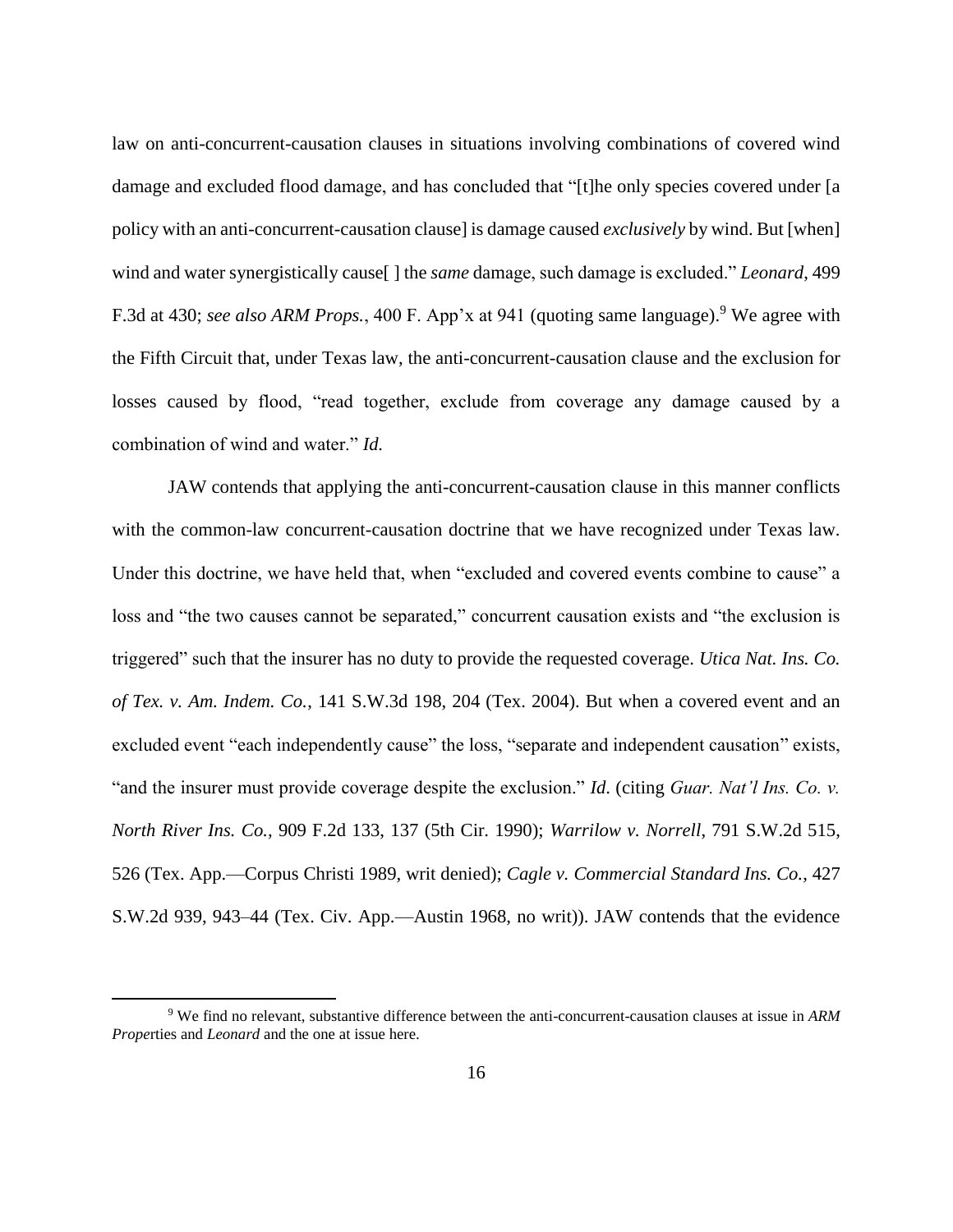establishes that the covered wind damage to The Pointe was itself sufficient to constitute "substantial damage" under the city's standards and thus trigger enforcement of the ordinances, so the wind damage was a "separate and independent" cause that results in coverage.

However, we must evaluate JAW's claim in this case in light of the policy's anticoncurrent-causation clause, not the common-law concurrent-causation doctrine that we addressed in cases involving policies that did not include a similar clause. To determine coverage under the policy, we look first to "the language of the policy because we presume parties intend what the words of their contract say." *Gilbert*, 327 S.W.3d at 126. The clause included in Lexington's policy provides that Lexington will not pay for any loss resulting "directly or indirectly" from an excluded peril, regardless of whether a covered peril contributes "concurrently or in any sequence" to the loss. *See Leonard*, 499 F.3d at 430; *ARM Props.*, 400 F. App'x at 941. Under this language, if the covered wind damage and the excluded flood damage contributed to cause the enforcement of the city ordinances, then the policy excludes coverage.

JAW contends that, because the evidence includes estimates calculating the total of all wind damage to be greater than 50% of The Pointe's market value, the wind damage itself was sufficient to trigger the ordinances and require JAW to demolish and rebuild The Pointe. Under these facts, and the contractual anti-concurrent-causation clause, however, the relevant inquiry is what in fact triggered enforcement of the ordinances, not what in theory was sufficient to do so. Here, JAW does not seek to recover losses caused by wind damage—Lexington has already paid JAW for those losses—or losses caused by flood damage—JAW concedes that the policy excludes coverage for those losses. Instead, JAW seeks to recover losses caused by the city's enforcement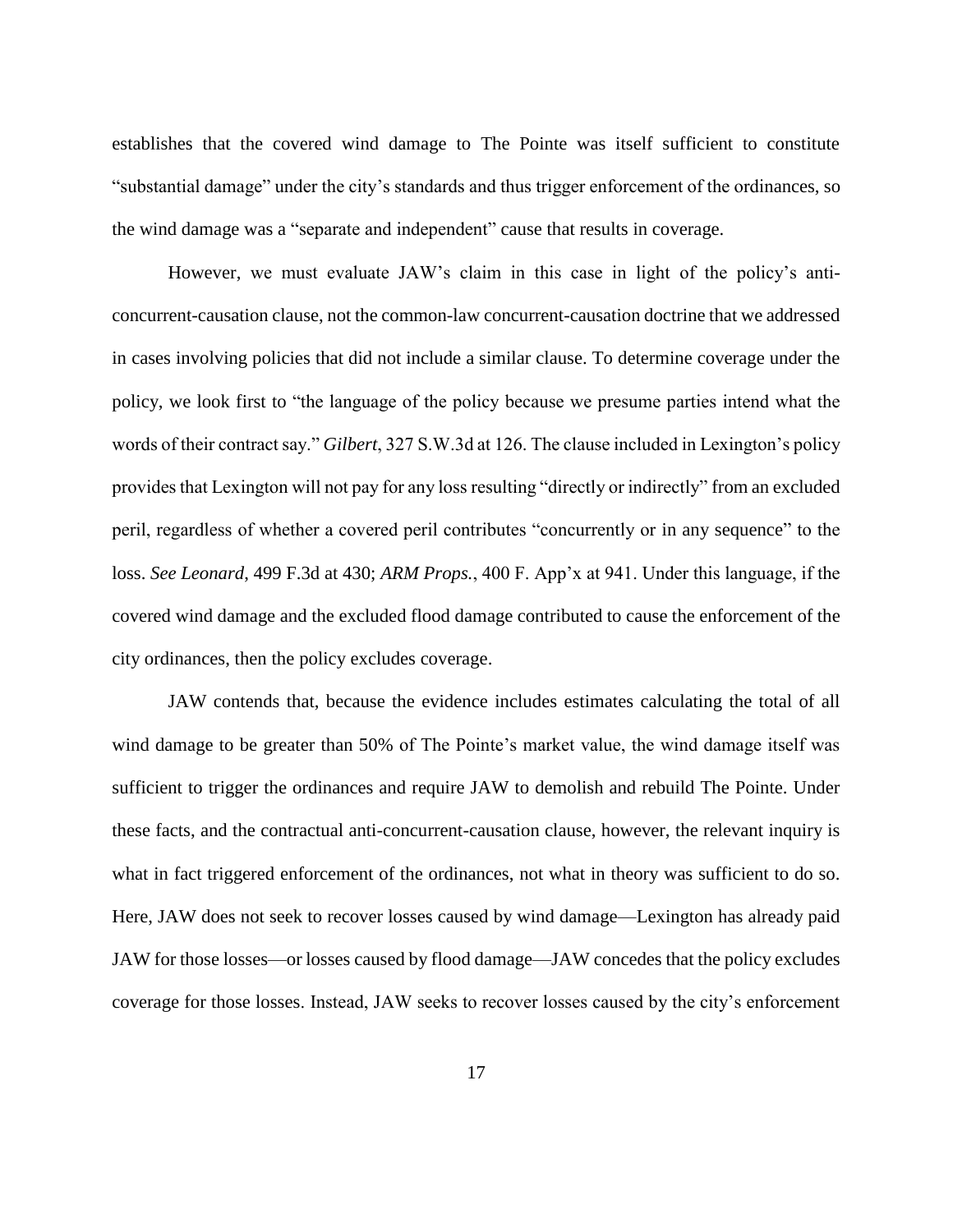of the ordinances against The Pointe. The question, therefore, is what caused the city to enforce the ordinances.

We conclude that the evidence conclusively establishes that Hurricane Ike caused both wind damage and flood damage, in a sequence of events, which combined to cause the city to enforce the ordinances against The Pointe. Indeed, the evidence here established that:

- (1) in October 2008, one month after Hurricane Ike struck, JAW sent an email to the city's planning office, stating that the damage estimates were "far in excess" of 50% of The Pointe's market value, and requesting that the city confirm whether it would require JAW to elevate the complex;
- (2) in November 2008, two months after the hurricane, JAW submitted a permit application to the city with a repairs estimate of \$6,256,887, which made no effort to distinguish between damage caused by wind and damage caused by flooding; and
- (3) in December 2008, three months after the hurricane, the city notified JAW that the city had determined The Pointe was "substantially damaged" (in excess of fifty percent of the city-designated market value of \$2,247,924) and that city ordinances required JAW to bring the complex into compliance with current building codes; like JAW's permit application estimate, this notice made no effort to segregate the damage that resulted from wind from the damage that resulted from flooding.

JAW's November 2008 permit application is critical here because the record shows that the city relied on information provided with permit applications to determine whether to enforce its ordinances against a particular property. Indeed, the city explained in a public notice that it would review permit applications to determine if they represented "appropriate values consistent with standard repair costs in our area." And if the city determined the *permit application* established that the damage exceeded 50% of the property's market value, the city would then enforce its ordinances against that property. Thus, JAW's permit application, which did not distinguish between the amount of wind damage and flood damage, but which nevertheless included a number that was far in excess of all wind damage estimates, meaning it must have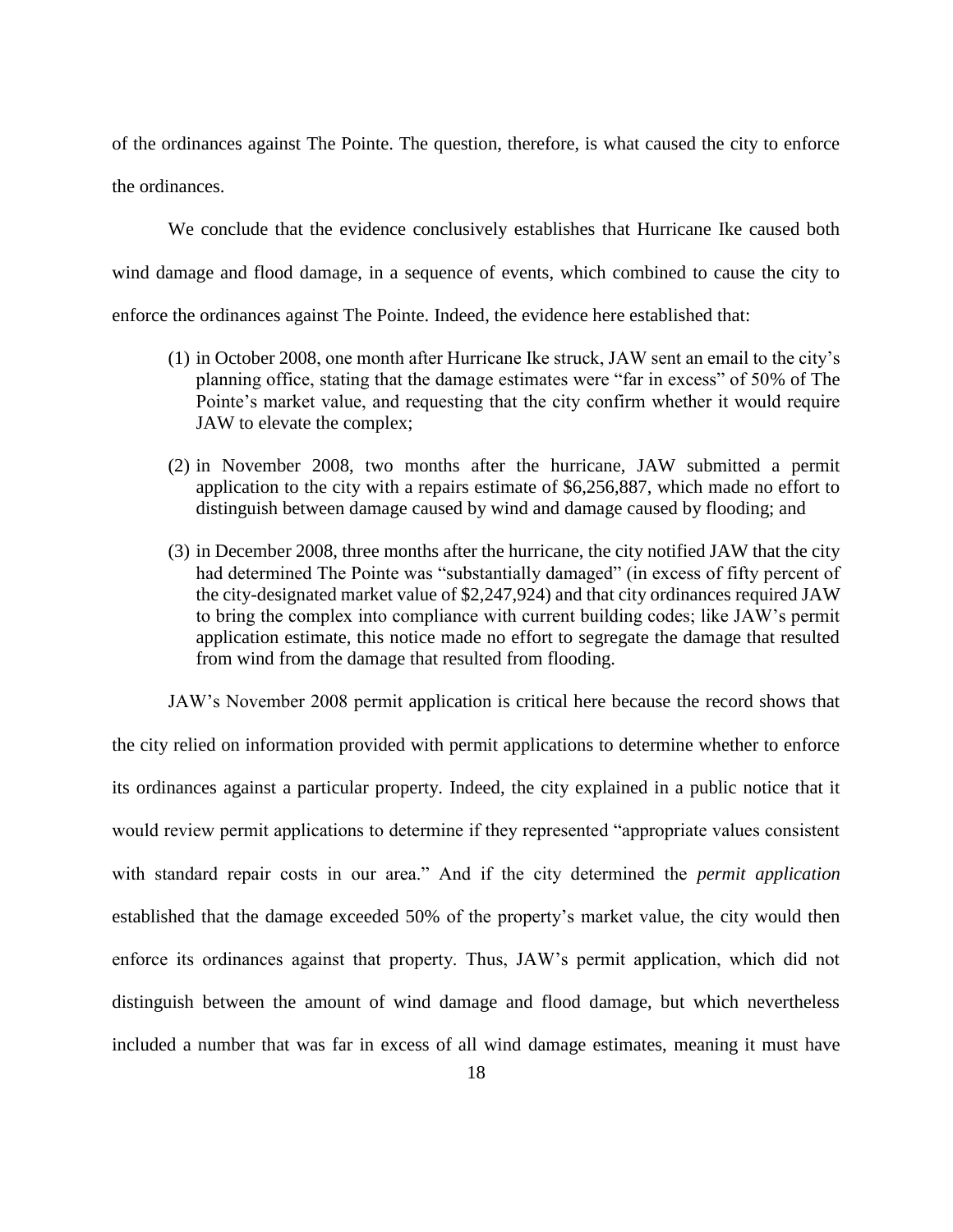included flood damage, was the touchstone for the city's enforcement of the ordinances against The Pointe. The city's December 2008 notice simply advised JAW that it had determined that The Pointe was "substantially damaged," and made no distinction between the amounts of wind damage and flood damage that led the city to that conclusion. But because the city's procedures dictated that its determination would be based on JAW's permit application, the notice actually confirms that the city relied on the combined total of wind damage and flood damage in its decision to enforce the ordinances.

JAW notes that, in April 2009, Lexington's building consultant estimated that The Pointe had sustained wind damage totaling approximately \$1,278,000, and that amount exceeded 50% of The Pointe's city-designated market value. JAW thus contends that the evidence supports the conclusion that the covered wind damage was independently sufficient to cause the enforcement of the city ordinances. But that estimate, made four months after the city had already decided to enforce the ordinances, is no evidence of what led to the city's determination. The only evidence of that fact is JAW's original email, JAW's permit application, and the city's notice letter, and that evidence conclusively establishes that the wind damage and the flood damage combined to cause the city to enforce the ordinances against The Pointe. We thus conclude that Lexington sustained its burden to prove that the policy's anti-concurrent-causation clause excluded coverage for the losses JAW incurred in complying with the city's ordinances.<sup>10</sup>

<sup>&</sup>lt;sup>10</sup> Lexington asserted five alternative grounds for affirming the court of appeals' judgment. Like the court of appeals, we need not address those grounds in light of our decision that the policy does not cover JAW's losses.